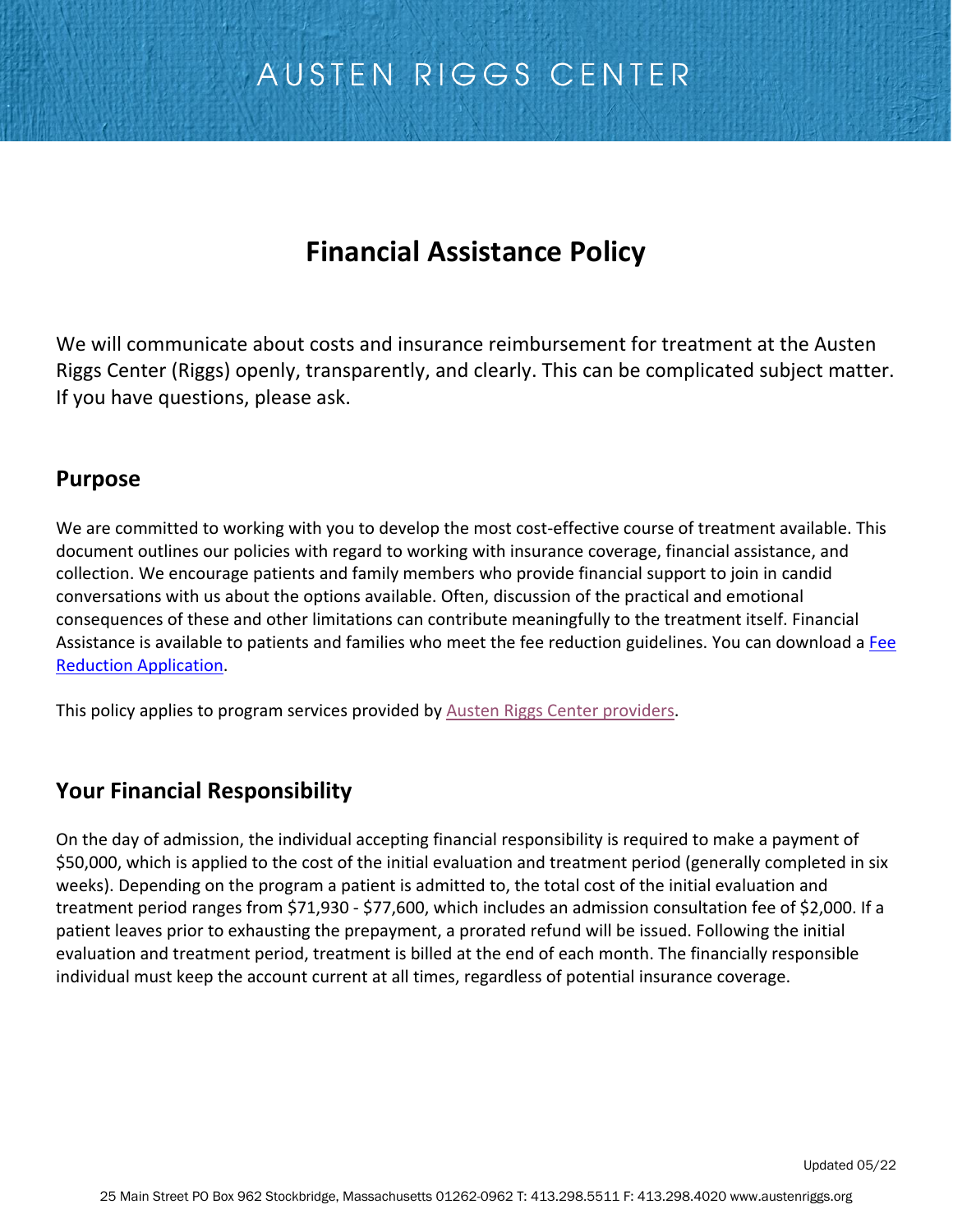### **Your Insurance**

Insurance plans often provide limited benefits for psychiatric treatment. Very few plans provide benefits that reimburse all expenses of long-term treatment at residential care programs like the Austen Riggs Center. Riggs is an out-of-network provider, does not contract with any insurance company, and is not a Medicare or Medicaid provider. Please carefully review the outline of responsibilities below.

**Your Responsibilities** – *You are your own best advocate.* 

- **Know** your policy's benefits and limits, including whether your plan covers residential treatment for behavioral health problems.
- **Provide** the admissions office with your plan's criteria for determining medically necessary residential behavioral health treatment by asking your insurance company if preauthorization is required before they will approve admission to residential treatment.
- **Ask** your referring clinician to attempt preauthorization shortly before your scheduled admissions consultation at Riggs.
- **Manage** the insurance appeals process if there have been **two** insurance denials of preauthorization. *Note: it is your responsibility to: (1) provide your insurance company with a written request for an appeal; (2) sign a release for medical records to be sent to your insurance company; and (3) request a letter of medical necessity from your therapist (optional).*

*Our staff may help you gather some of the information needed in the appeals process.*

#### **Our Responsibilities** – *We will work to the best of our ability to assist you.*

- **We will request preauthorization** (within 48 hours) from your insurance company after the initial admissions consultation and subsequent admission to Riggs. We **cannot** request preauthorization if: **(1)** new insurance becomes effective during ongoing treatment, and/or **(2)** your policy has no out-of-network residential benefit.
- **If preauthorization is approved**, we will notify you in writing and will participate in ongoing utilization reviews as directed by your insurance company for as long as coverage is authorized during a patient's stay.
- **If preauthorization is denied**, a doctor-to-doctor peer review with the insurance company may occur. **If the peer review results in a second denial,** we will notify you in writing. **At this point it is your responsibility to pursue any further appeal.** If requested by you, we can provide limited assistance in the appeals process, such as providing supporting documentation or copies of medical records. Please note that **we do not track the appeals process and are not notified of its outcome**.

**Note:** When requested by you, we will submit claims directly to the insurance company on behalf of the patient and/or financially responsible party, but this does not alter the requirement that accounts be kept current and the reality that **insurance companies reserve the right, at any time, to refuse further payment, make payments inconsistently, and may request return of payment – you are ultimately responsible for treatment costs. Be aware that insurance companies may deny coverage if you are away from the facility overnight or if you transition to one of the step down programs.** Insurance payments received by Riggs are credited against a patient's account. If there is a credit balance at discharge, the credit is returned to the financially responsible party.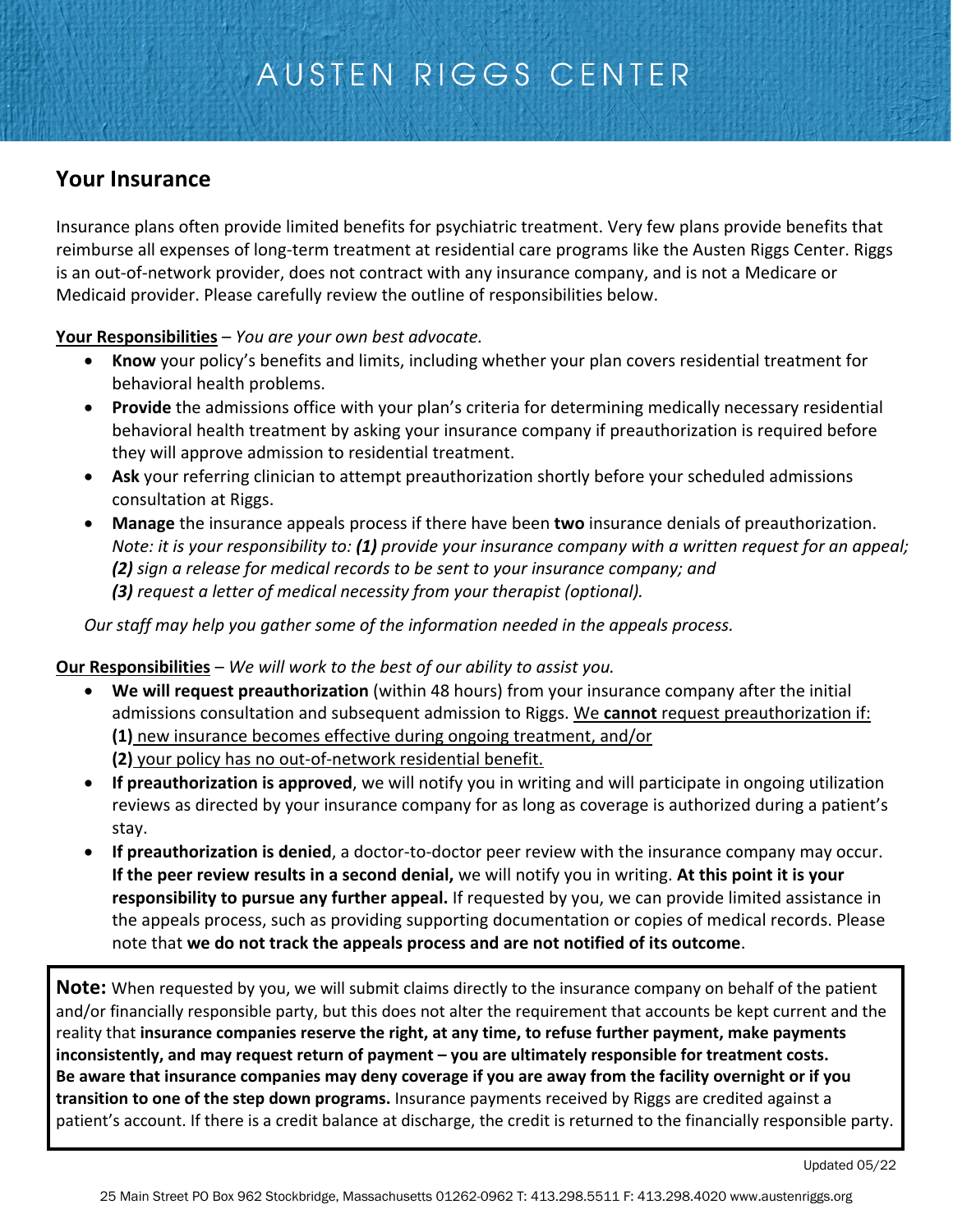### **Financial Assistance**

#### **Need-Based Fee Reduction**

The Austen Riggs Center will offer fee reductions based on need after review of the financial resources available and in the context of the patient's treatment plan. Fee reductions are funded through a combination of general operations, annual donations, and income from a donor-restricted patient aid endowment fund. Each year we budget four percent of our total patient billing for fee reductions. The fee reduction process requires the patient and the individual accepting financial responsibility to complete an application. The Riggs resource management committee reviews all applications. After taking into consideration factors such as income, assets, family size, medical needs and medical indigence, and insurance status or other financial commitments of the patient and/or the responsible parties, the committee may be able to provide a fee reduction of up to 30% (see Fee Reduction Discount Rate Guidelines below). A fee reduction application may be completed prior to admission or at any time during treatment.

Amounts generally billed are the same for patients that are covered by the Financial Assistance Policy.

[View our program rate schedule](https://www.austenriggs.org/admission/cost) and billing calculation method on our Treatment Costs page on our website.

**Patients may reapply for a fee reduction in the event of a significant change in financial resources or treatment plan.** A reapplication requires an update to the original application and the resulting fee reduction determination may either increase or decrease the amount of assistance offered.

Fee reductions are not offered retroactively, but may be offered from the date of filing a completed fee reduction application. Reductions are generally granted only for days not covered by insurance. **Please note:** failure to keep an account current may jeopardize a granted fee reduction.

This procedure is subject to periodic revision without notice.

#### **Fee Reduction Discount Rate Guidelines**

| Income (\$ in thousands)                                                                                                                                                                                                                                                                             |               |          |           |           |           |
|------------------------------------------------------------------------------------------------------------------------------------------------------------------------------------------------------------------------------------------------------------------------------------------------------|---------------|----------|-----------|-----------|-----------|
|                                                                                                                                                                                                                                                                                                      |               | $$0-100$ | \$100-200 | \$200-300 | $$300+$   |
| Net Worth<br>(\$ in thousands)                                                                                                                                                                                                                                                                       | $$0-500$      | 25-30%   | 20-30%    | 20-30%    | 15-25%    |
|                                                                                                                                                                                                                                                                                                      | \$500-1,000   | 20-30%   | 20-30%    | 15-25%    | 10-20%    |
|                                                                                                                                                                                                                                                                                                      | \$1,000-2,000 | 20-30%   | 15-25%    | 10-20%    | $5 - 15%$ |
|                                                                                                                                                                                                                                                                                                      | \$2,000-3,000 | 15-25%   | 10-20%    | $5 - 15%$ | $0 - 10%$ |
|                                                                                                                                                                                                                                                                                                      | $$3,000+$     | 10-20%   | $5 - 15%$ | $0 - 10%$ | $0 - 5%$  |
| <b>Prompt-Payment Discount</b><br>A 3% prompt-payment discount is available to those who are not receiving a need-based fee reduction. 1<br>discount is available only when the payment is received by the tenth of the month. We are unable to offer<br>discount when fees are paid by credit card. |               |          |           |           |           |

#### **Prompt-Payment Discount**

A 3% prompt-payment discount is available to those who **are not** receiving a need-based fee reduction. This discount is available only when the payment is received by the tenth of the month. *We are unable to offer this*